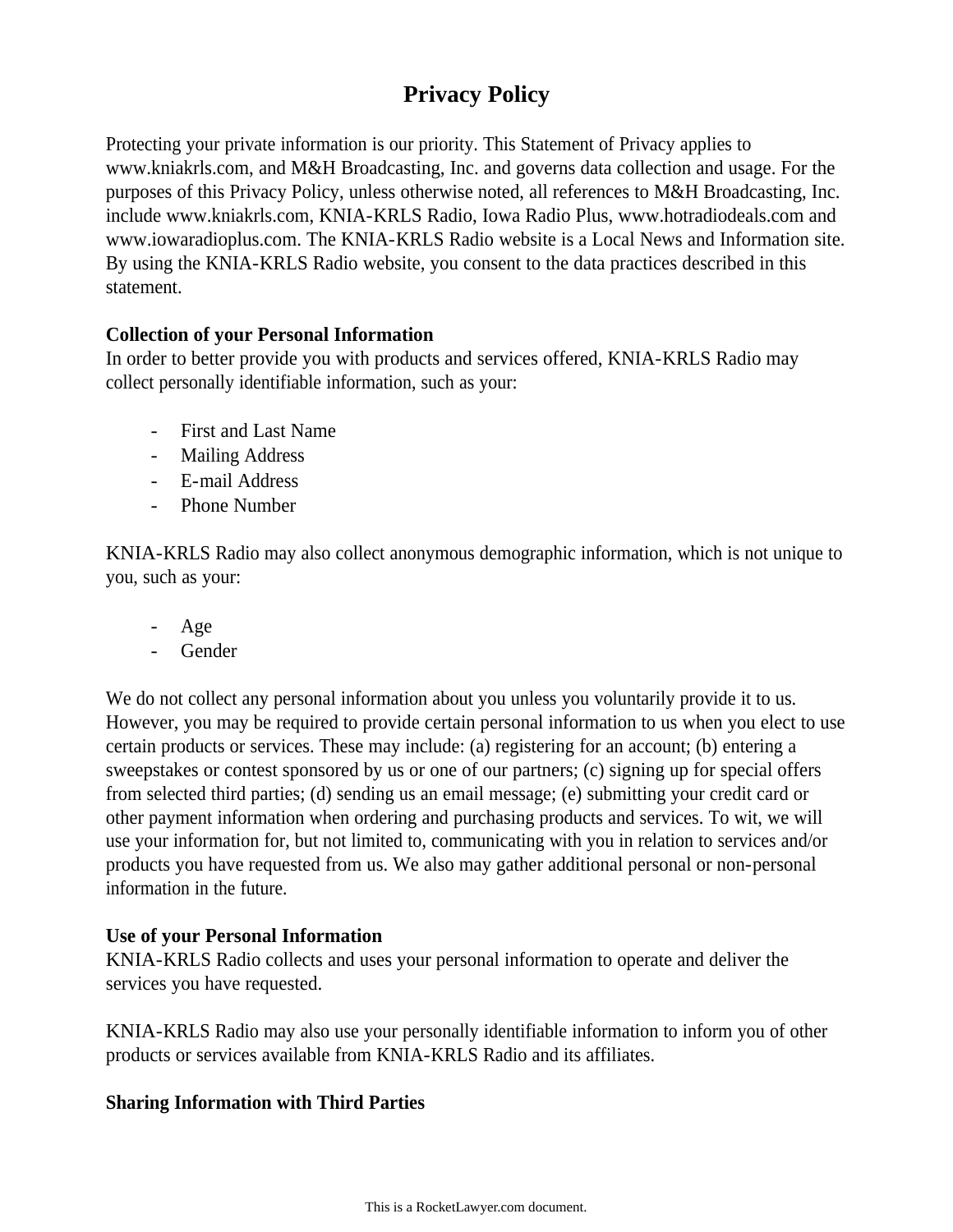KNIA-KRLS Radio does not sell, rent or lease its customer lists to third parties.

KNIA-KRLS Radio may, from time to time, contact you on behalf of external business partners about a particular offering that may be of interest to you. In those cases, your unique personally identifiable information (e-mail, name, address, telephone number) is not transferred to the third party. KNIA-KRLS Radio may share data with trusted partners to help perform statistical analysis, send you email or postal mail, provide customer support, or arrange for deliveries. All such third parties are prohibited from using your personal information except to provide these services to KNIA-KRLS Radio, and they are required to maintain the confidentiality of your information.

KNIA-KRLS Radio may disclose your personal information, without notice, if required to do so by law or in the good faith belief that such action is necessary to: (a) conform to the edicts of the law or comply with legal process served on KNIA-KRLS Radio or the site; (b) protect and defend the rights or property of KNIA-KRLS Radio; and/or (c) act under exigent circumstances to protect the personal safety of users of KNIA-KRLS Radio, or the public.

### **Tracking User Behavior**

KNIA-KRLS Radio may keep track of the websites and pages our users visit within KNIA-KRLS Radio, in order to determine what KNIA-KRLS Radio services are the most popular. This data is used to deliver customized content and advertising within KNIA-KRLS Radio to customers whose behavior indicates that they are interested in a particular subject area.

### **Automatically Collected Information**

Information about your computer hardware and software may be automatically collected by KNIA-KRLS Radio. This information can include: your IP address, browser type, domain names, access times and referring website addresses. This information is used for the operation of the service, to maintain quality of the service, and to provide general statistics regarding use of the KNIA-KRLS Radio website.

### **Use of Cookies**

The KNIA-KRLS Radio website may use "cookies" to help you personalize your online experience. A cookie is a text file that is placed on your hard disk by a web page server. Cookies cannot be used to run programs or deliver viruses to your computer. Cookies are uniquely assigned to you, and can only be read by a web server in the domain that issued the cookie to you.

One of the primary purposes of cookies is to provide a convenience feature to save you time. The purpose of a cookie is to tell the Web server that you have returned to a specific page. For example, if you personalize KNIA-KRLS Radio pages, or register with KNIA-KRLS Radio site or services, a cookie helps KNIA-KRLS Radio to recall your specific information on subsequent visits. This simplifies the process of recording your personal information, such as billing addresses, shipping addresses, and so on. When you return to the same KNIA-KRLS Radio website, the information you previously provided can be retrieved, so you can easily use the KNIA-KRLS Radio features that you customized.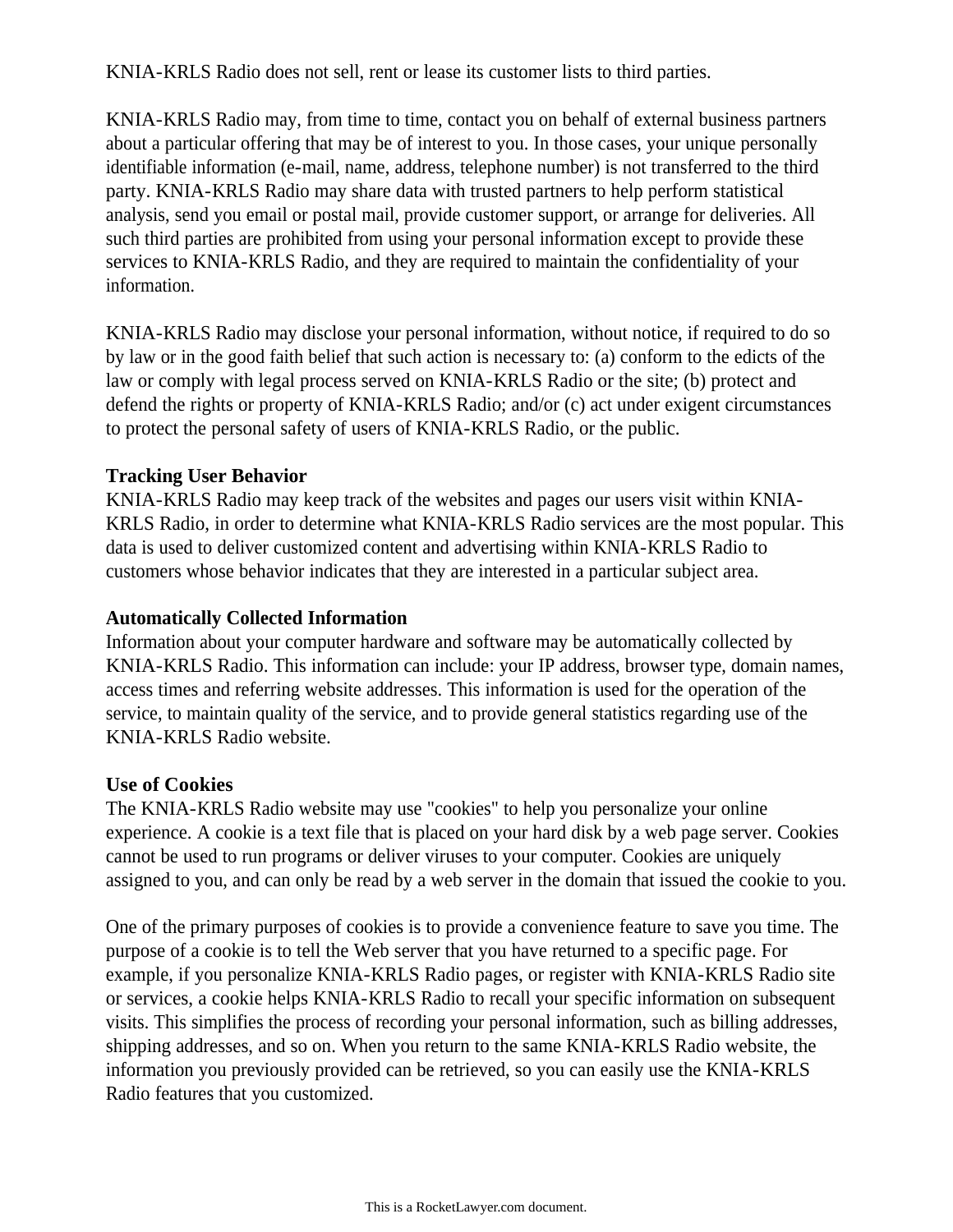You have the ability to accept or decline cookies. Most Web browsers automatically accept cookies, but you can usually modify your browser setting to decline cookies if you prefer. If you choose to decline cookies, you may not be able to fully experience the interactive features of the KNIA-KRLS Radio services or websites you visit.

## **Links**

This website contains links to other sites. Please be aware that we are not responsible for the content or privacy practices of such other sites. We encourage our users to be aware when they leave our site and to read the privacy statements of any other site that collects personally identifiable information.

## **Security of your Personal Information**

KNIA-KRLS Radio secures your personal information from unauthorized access, use, or disclosure. KNIA-KRLS Radio uses the following methods for this purpose:

- SSL Protocol

When personal information (such as a credit card number) is transmitted to other websites, it is protected through the use of encryption, such as the Secure Sockets Layer (SSL) protocol.

We strive to take appropriate security measures to protect against unauthorized access to or alteration of your personal information. Unfortunately, no data transmission over the Internet or any wireless network can be guaranteed to be 100% secure. As a result, while we strive to protect your personal information, you acknowledge that: (a) there are security and privacy limitations inherent to the Internet which are beyond our control; and (b) security, integrity, and privacy of any and all information and data exchanged between you and us through this Site cannot be guaranteed.

# **Right to Deletion**

Subject to certain exceptions set out below, on receipt of a verifiable request from you, we will:

- Delete your personal information from our records; and
- Direct any service providers to delete your personal information from their records.

Please note that we may not be able to comply with requests to delete your personal information if it is necessary to:

- Complete the transaction for which the personal information was collected, fulfill the terms of a written warranty or product recall conducted in accordance with federal law, provide a good or service requested by you, or reasonably anticipated within the context of our ongoing business relationship with you, or otherwise perform a contract between you and us;
- Detect security incidents, protect against malicious, deceptive, fraudulent, or illegal activity; or prosecute those responsible for that activity;
- Debug to identify and repair errors that impair existing intended functionality;
- Exercise free speech, ensure the right of another consumer to exercise his or her right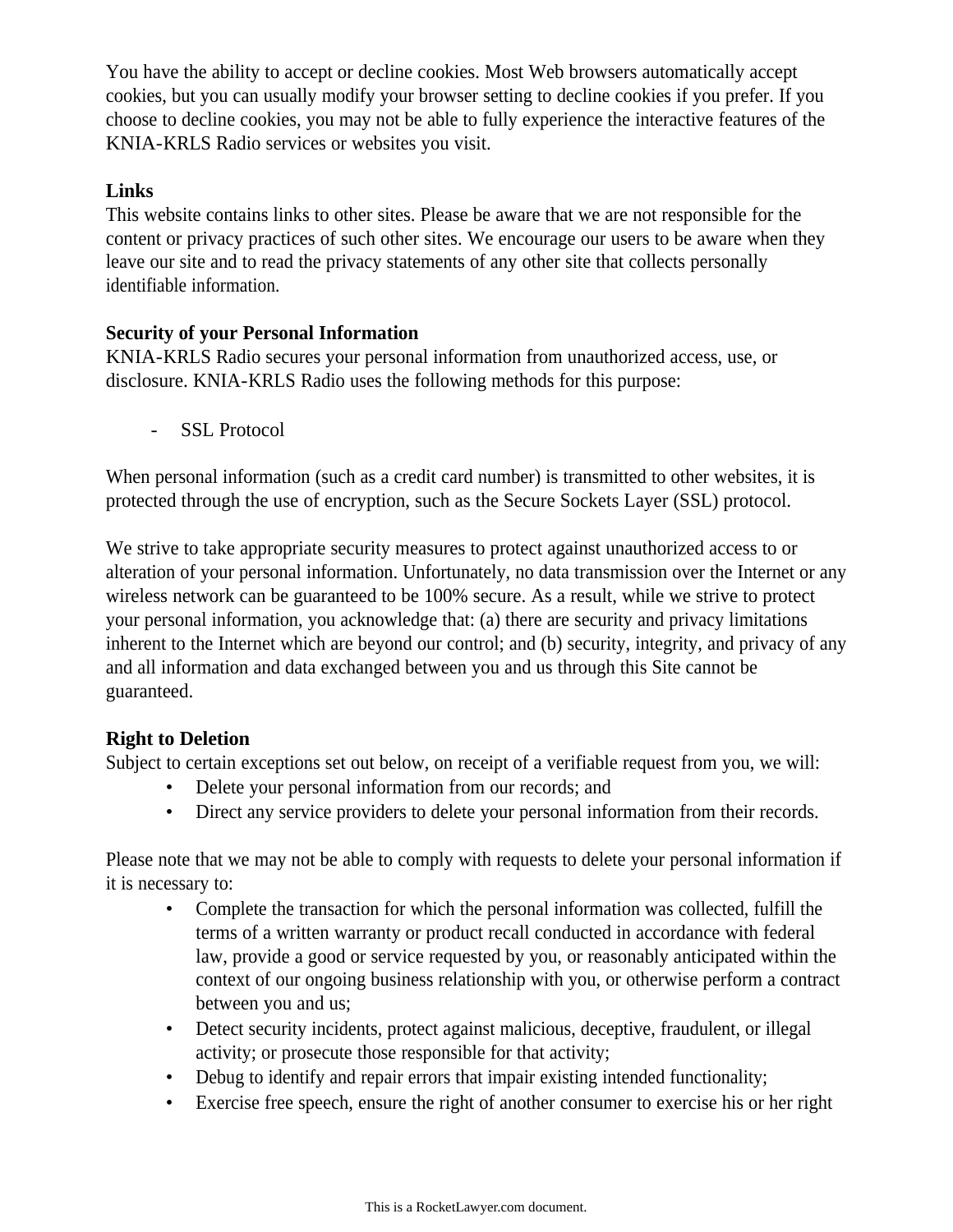of free speech, or exercise another right provided for by law;

- Comply with the California Electronic Communications Privacy Act;
- Engage in public or peer-reviewed scientific, historical, or statistical research in the public interest that adheres to all other applicable ethics and privacy laws, when our deletion of the information is likely to render impossible or seriously impair the achievement of such research, provided we have obtained your informed consent;
- Enable solely internal uses that are reasonably aligned with your expectations based on your relationship with us;
- Comply with an existing legal obligation; or
- Otherwise use your personal information, internally, in a lawful manner that is compatible with the context in which you provided the information.

# **Children Under Thirteen**

KNIA-KRLS Radio does not knowingly collect personally identifiable information from children under the age of thirteen. If you are under the age of thirteen, you must ask your parent or guardian for permission to use this website.

## **E-mail Communications**

From time to time, KNIA-KRLS Radio may contact you via email for the purpose of providing announcements, promotional offers, alerts, confirmations, surveys, and/or other general communication. In order to improve our Services, we may receive a notification when you open an email from KNIA-KRLS Radio or click on a link therein.

If you would like to stop receiving marketing or promotional communications via email from KNIA-KRLS Radio, you may opt out of such communications by Clicking on the unsubscribe button..

# **Changes to this Statement**

KNIA-KRLS Radio reserves the right to change this Privacy Policy from time to time. We will notify you about significant changes in the way we treat personal information by sending a notice to the primary email address specified in your account, by placing a prominent notice on our website, and/or by updating any privacy information. Your continued use of the website and/or Services available after such modifications will constitute your: (a) acknowledgment of the modified Privacy Policy; and (b) agreement to abide and be bound by that Policy.

### **Contact Information**

KNIA-KRLS Radio welcomes your questions or comments regarding this Statement of Privacy. If you believe that KNIA-KRLS Radio has not adhered to this Statement, please contact KNIA-KRLS Radio at:

M&H Broadcasting, Inc. PO Box 31 - 1610 N. Lincoln St. Knoxville, Iowa 50138

Email Address: